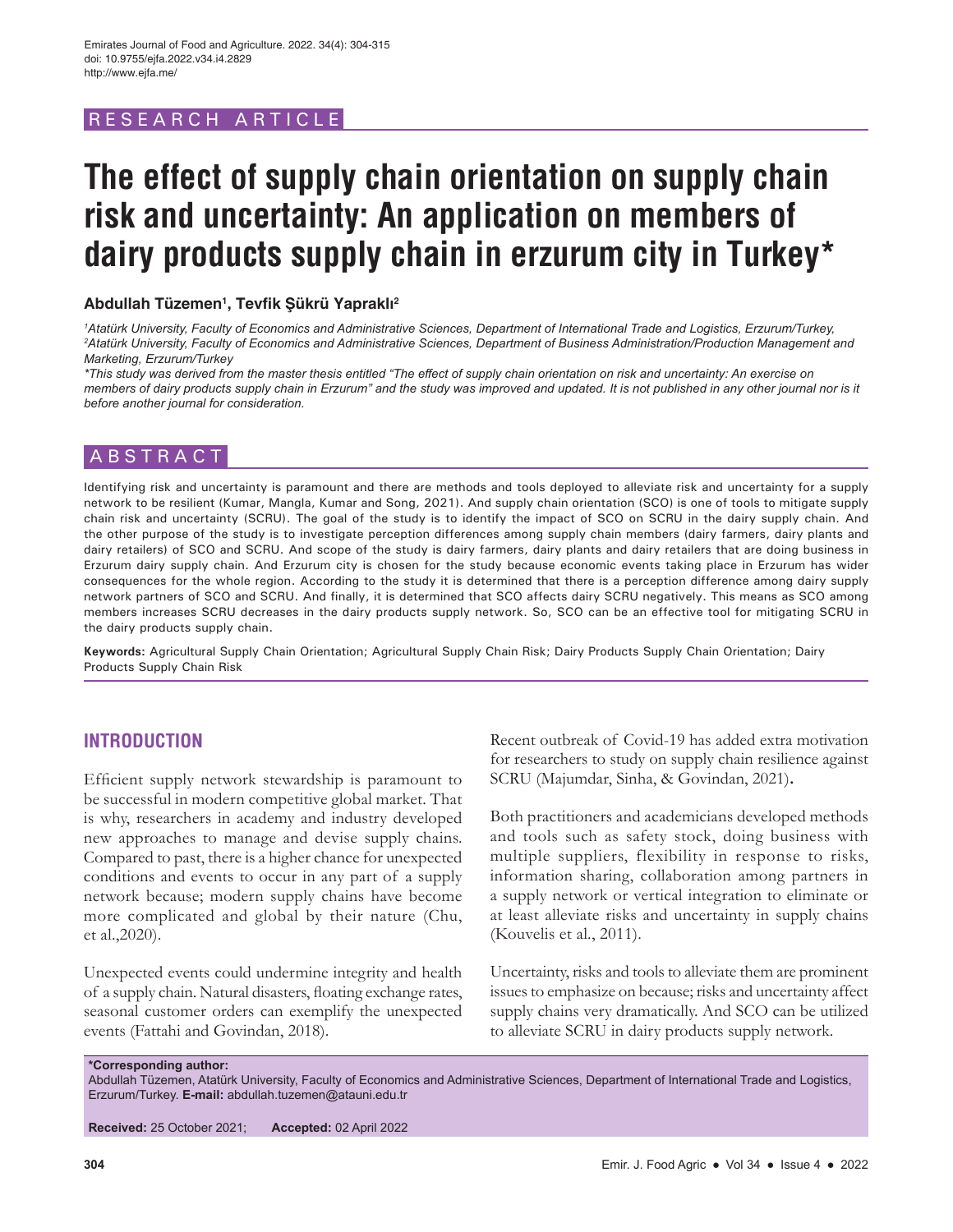Given the importance of agricultural products, food security, milk supply chains, SCRU and tools for mitigating SCRU; there are several studies tackling the topic. For instance; In their study Ali et al. (2019) constructed sustainable framework by associating food network risks with food wastage to decrease food wastage. They constructed a Pareto analysis to identify risks according to opinions from specialists working for food firms in Bangladesh. They deployed DAMATEL model to determine interactions among the detected significant risks in food supply chains. They identified shortage of talented personnel, bad stewardship, poor information technology system, insufficient capacity and insufficient consumer relationship as the five most important risks to prioritize. They also provided risk alleviation tools to reduce these five risks in their study.

Moragues-Faus, Sonnino, and Marsden (2017) conducted a Delphi method on specialists from Europe related to food safety in order to detect the main reasons of shifts, menaces and vulnerabilities of the food setup in Europe and to disclose their underlying reasons. According to the authors, insufficiency to handle cross-scale dynamics, incapability to cope with problems associated with perpetual imparities in food rights, intensifying geopolitical and industrial interdependences, power inequalities and insufficient intuitional capabilities, clashing values and implementations of food safety were identified as five insufficiencies in food system stewardship that impact European food safety. The authors in the study concluded that these five insufficiencies had to be handled in an integrated manner to progress the present polarized politic views and start to construct a more democratic, sustained and safe food environment in Europe.

Gołębiewski (2018) provided a view on supply networks dealing with agricultural products in EU. The author's aim was to examine multiplicity of economic outcomes and sifts in the trends experienced in productivity of work in various segments of the supply network in the European countries. According to the study, discrete segments in the food supply network vary strongly both throughout the supply chain and among the discrete European countries.

Li, Zhao, and Han (2022) built the agricultural food supply networks and the weak link networks and then, they introduced weak link networks in spread of disruption of the agricultural food supply networks. They analyzed the effect of two methods (i.e. boosting existent business relationship and forming new business relations) on the spread of disruption of agricultural supply networks under extra ordinary conditions such as natural evets, act of god or unpredicted wholesale market shutdowns. Consequently, the authors examined the effect of disruption reformation

on supply- demand interactions in agricultural food supply networks. As to the result of the study, the authors suggested that if the number of bad affected companies was slight, administrators might boost the resilience by deploying both of two methods in question. But if a large number of firms was affected by the disruption only strengthening the existent business relationship would be the better choice.

In his study, Liu (2018) constructed a conceptual structure comprising supply chain interaction and quality collaboration for food security. And the author tested suggested structure by gathering data from China. The study asserted that supply network relation stewardship for food security could be termed as a framework incorporating dependability and dialog. And successful supply chain relations positively affected the quality collaboration for food security.

Schmitt, Barjolle, Cravero, and Tanquerey-Cado (2014) drew a comparison of a local and a global milk supply chain in their study. The authors realized the evaluation of their sustainability with a group of attributes and indicators around five sustainability dimensions. Performance scores were measured for a local and a global milk supply chain in each of the indicators. And according to the results of the study, the local chain performed better in 40 % of the indicators and it performed equivalently to the global chain in 40 % of the indicators. And also, the authors considered the higher performance of the local chain in the health and social dimensions worth mentioning. And finally, the authors suggested that inputs procurement and capability of chain's players to form and share added value were two main performance factors and paramount regarding policy interventions targeting value chains sustainability.

As seen in the studies above and in the existent literature -as far as we know- just a few of the studies addressing supply chain risks and risk mitigation tools touch upon the terms of "relationship", "trust", "communication", "collaboration", "cooperation", "integration" as a way of mitigating risks, uncertainties and unexpected events in supply chains. And they only take upstream (agri-food farmers or producers) or downstream members (agri-food consumers or retailers) into consideration when dealing with SCRU. This study also considers these methods as tools for mitigating SCRU. However, the study evaluates both upstream and downstream members (i.e. dairy farmers, dairy plants and dairy retailers) as a whole when examining the effect of SCO on SCRU. Thanks to this more comprehensive approach, the whole dairy products supply chain is considered in a holistic view in the study. Consequently, collective views of these members on SCO and SCRU in dairy products supply chain can be evaluated as a whole in the study.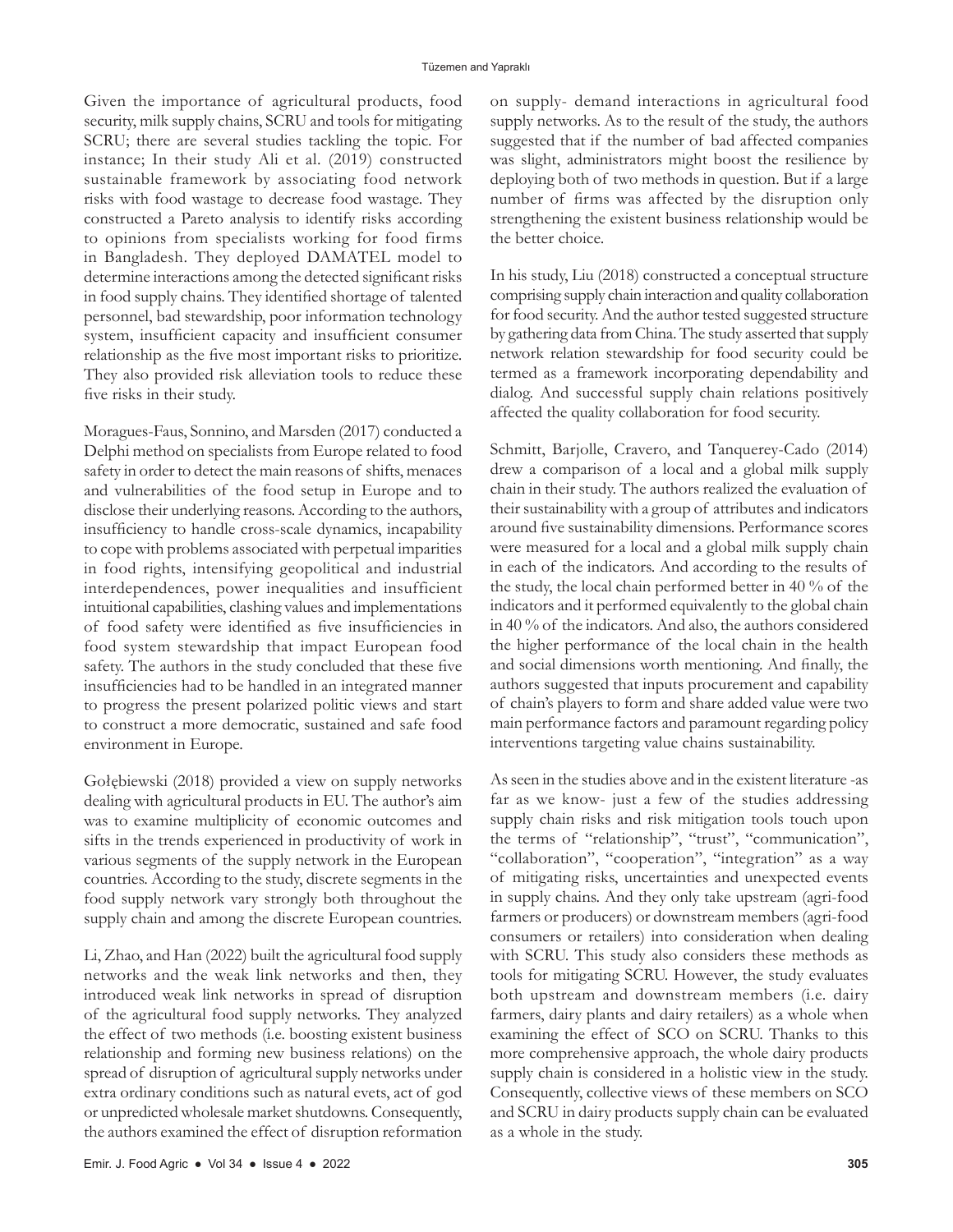# **THE RESEARCH MODEL: DEFINITION OF KEY CONCEPTS AND HYPOTHESES**

There are some studies which reached conclusions in relation with SCO risk and SCRU. And this study has similar aspects with the studies of Wang, Jie, and Abareshi (2014) and Schulze-Ehlers et al. (2014).

Wang et al. (2014) applied their study on 279 German farmers who were engaged in the dairy business and the researchers concluded that SCO positively affected the intention of the farmers to implement supply network measures to mitigate the SCRU.

Schulze-Ehlers et al. (2014) applied their study on 98 Australian courier firms and determined that there was a negative relation and interaction between logistics capability of firms and SCRU.

And finally, according to this study, it is concluded that SCO among dairy supply chain members has a negative effect on dairy products SCRU.

As shown in Fig. 1 The effect of dairy SCO among members of supply network on dairy products SCRU in Erzurum is investigated in the study. The model of the study is built by drawing on models of two different papers to determine the impact of dairy SCO on SCRU in the dairy products supply network. The design of the paper is adapted from the paper of Wang, Jie, and Abareshi (2014) to measure orientation among the members of dairy products supply network. In the study, dimension of dairy products SCO has two different sub-dimensions that are vertical cooperation orientation and common goal orientation.

The other section of the design in the study is adapted from Schulze-Ehlers et al. (2014) to detect dairy SCRU. And dimension of dairy products SCRU has three different sub-dimensions that are firm-related uncertainty and risk, customer-related uncertainty and risk and environment- related uncertainty and risk.



**Fig 1.** Model of the Study.

Managers or the owner of dairy farms, dairy plants and dairy retailers were requested to rate the level of dairy SCO among supply chain members and dairy SCRU in a 5-likert scale ranging from 1 (strongly disagree) to 5 (strongly agree).

# **Risk and risk management in food and dairy supply chains**

Risks in food supply networks may stem from volatility in balancing supply and demand. They may also stem from supply chain disruptions (Dani, 2015). There are several risk types in a food supply chain (Gokarn and Kuthambalayan, 2019). And these types are food pollution, energy loss, product recalls, disruptions in logistics activities, economic difficulties, water shortage, raw material shortages, natural disasters, increase in oil prices, outbreaks, union actions, wage increases in man power, terrorism, etc. These risks mentioned above might stem form firms, environment or customers. And these types of risks provide a base for the study. And the risk and uncertainty might be perceived differently with regard to their severity and magnitude among the members in a supply chain.

From this point of view, first group of hypotheses can be drawn:

- H<sub>1</sub>: Supply chain members' perceptions of SCRU differ significantly.
- H<sub>1</sub>: Perceptions of dairy retailers and dairy farmers of SCRU differ significantly.
- $H_{1b}$ : Perceptions of dairy retailers and dairy plants of SCRU differ significantly.
- $H<sub>1</sub>$ : Perceptions of dairy farmers and dairy plants of SCRU differ significantly.

# *Environmental uncertainty and risk*

These kinds of risks are mostly out of the control of a firm operating in a supply network. That is why Firms in a supply network may not root out environmental risks totally but they might mitigate them. These are prone to affect the whole supply chain.

These risks are caused by act of god such as earthquakes, floods, outbreaks or caused by humans like terrorist attacks (Noyan, 2012). Economic downturns and political instability can also exemplify environmental risks (Chopra and Sodhi, 2004). Closed roads due to bad weather, lack of derivers to collect or deliver products, seasonal changes in Agri-products, uncertain fuel prices and governmental regulations are also sources of environmental risks (Wang et al., 2014).

# *Customer related uncertainty and risk*

Customer associated risk and uncertainty occur between logistics service providers and their customers. This sort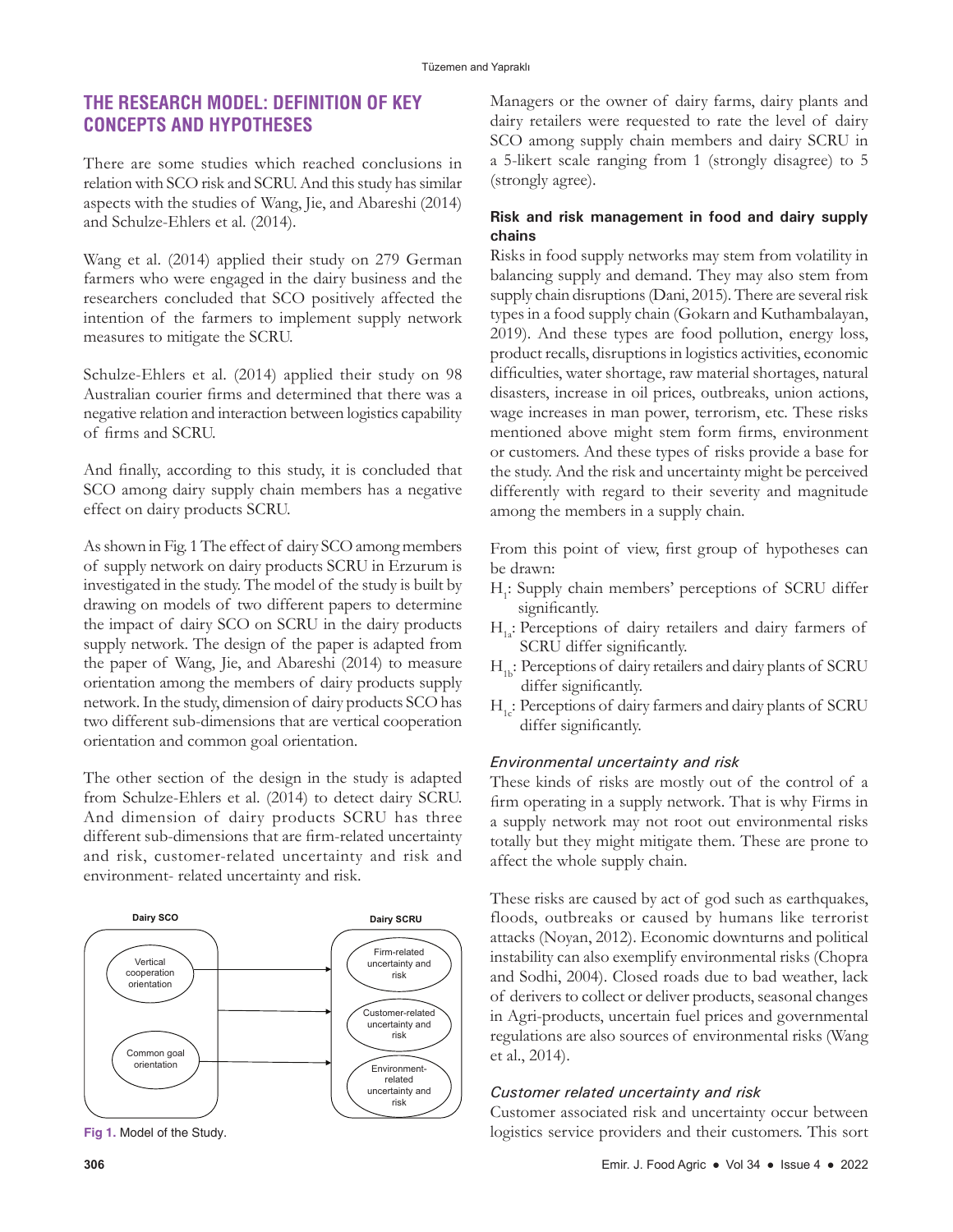of risk steams from customers rather than companies and it may lead to distributions in routine logistics operations of logistics service providers (Wang et al., 2014).

According to Sodhi and Tang (2012) several customer related uncertainties and risks exist. And these are unexpected customer, respectability, estimation error, inability to meet customer needs in due time.

Customer related uncertainty and risk might steam from lack of ability to meet changing customer preference and lack of communication among supply chain members with regard to transport capacity to transport products among the partners in the supply network.

It is very paramount to address customer related risk and uncertainty in a holistic view by all supply network members in the dairy products supply network because milk which is a raw material of dairy products is subject to decaying and needs immediate attention.

# *Firm Related Uncertainty and Risk*

Firm related uncertainty and risk is generally a foreseeable risk such as having a difficulty attaining proper credit, backlogs and delays in delivery of ordered materials, increase in energy costs, lack of transportation capacity, inefficiencies in warehousing, insufficient communication and information sharing among supply chain members (Millar, 2015).

Firm related uncertainty and risk is somewhat easy to detect and manage compared to other types of risk because of the nature of its foreseeability.

# **Agricultural and diary SCO as a way of mitigating uncertainty and risk in the dairy supply chain**

Food in general satisfies hunger and also offers necessary nutrients for mankind and sustains the physical and mental well-being of consumers (Knezevic, Grbavac, Palfi, Sabolović, & Brnčić, 2021). Food is indispensable part of peoples' daily life. It's predominant in people's way of life, culture and welfare (Pilař et al., 2018). And as a type of food, milk and dairy goods are vital elements in human meal. Milk has a large and special portion in people's daily meal. And milk is the only food that nature offers for the nutrition of animals and humans in particular (Kaskous, 2021). Milk production is also important and essential part of agricultural production which is the production of food and essential for ensuring the basic physical needs of mankind (Pilař et al., 2018).

Production and trade of dairy products in Erzurum occupy very important place in people's livelihoods. That is why it is important to alleviate risk and uncertainty in the dairy products supply network in Erzurum. And Erzurum city is a commercial capital of Eastern Anatolian Region in Turkey. And economic events taking place in Erzurum has wider consequences for the whole region.

As mentioned in proceeding pages of the study there are tools to eliminate or at least reduce or mitigate the risk and uncertainty in food and dairy supply chains (Mason-Jones and Towill, 1997). And these tools are visibility and information sharing, control and collaboration, risk detection, risk evaluation, risk mitigation and finally risk improvement (Khalilabadi et al., 2020). And also, SCO is one of tools to cope with SCRU.

Basically, SCO is a system of common values and believes which helps clarify how supply chain related principles and behavioral principles should be managed strategically (Deshpande and Webster Jr, 1989). And it can be used as a tool for measuring and alleviating risks in the dairy supply network.

Prakash et al. (2017) developed tools for examining existing risks and identifying the strongest risk mitigation methods in dairy industry. They drew upon interpretive structural model (ISM) to obtain the mentioned methodology. The researchers examined a milk process facility which was situated in India and had a high capacity of processing daily milk. The researchers determined that supplier related risks were more prominent than others. And supplier related risks were followed by trade-related risks and process related risks.

Yu and Huatuco (2016) sought to examine risk management in a dairy supply network. They structured a paper by interviewing experts who were employed in a dairy firm. According to their study they discovered that the dairy firm already had had an awareness against supply network risks. But the researchers also ascertained that the firm didn't have a supply chain risk management program at a functional level.

Axon and Darton (2021) sought to assess risks in fuel supply chains in an objective and quantitative way. In order to reach this objective, the authors separated the global energy system into segments of 27 generic fuel supply chains. They also utilized 7 different types of risks and estimated of probability and effect for each reason of risk for each gasoline. The authors deployed triple bottom line methodology to evaluate effects of risk events taking place in the fuel supply chains. They obtained published data to assess the risks. They conducted the study in the UK. And according to the paper, 19 of the gasoline types were valid. And fossil fuels and nuclear fuels had the highest overall risk livelihood. And the least risky fuels were found to be renewables.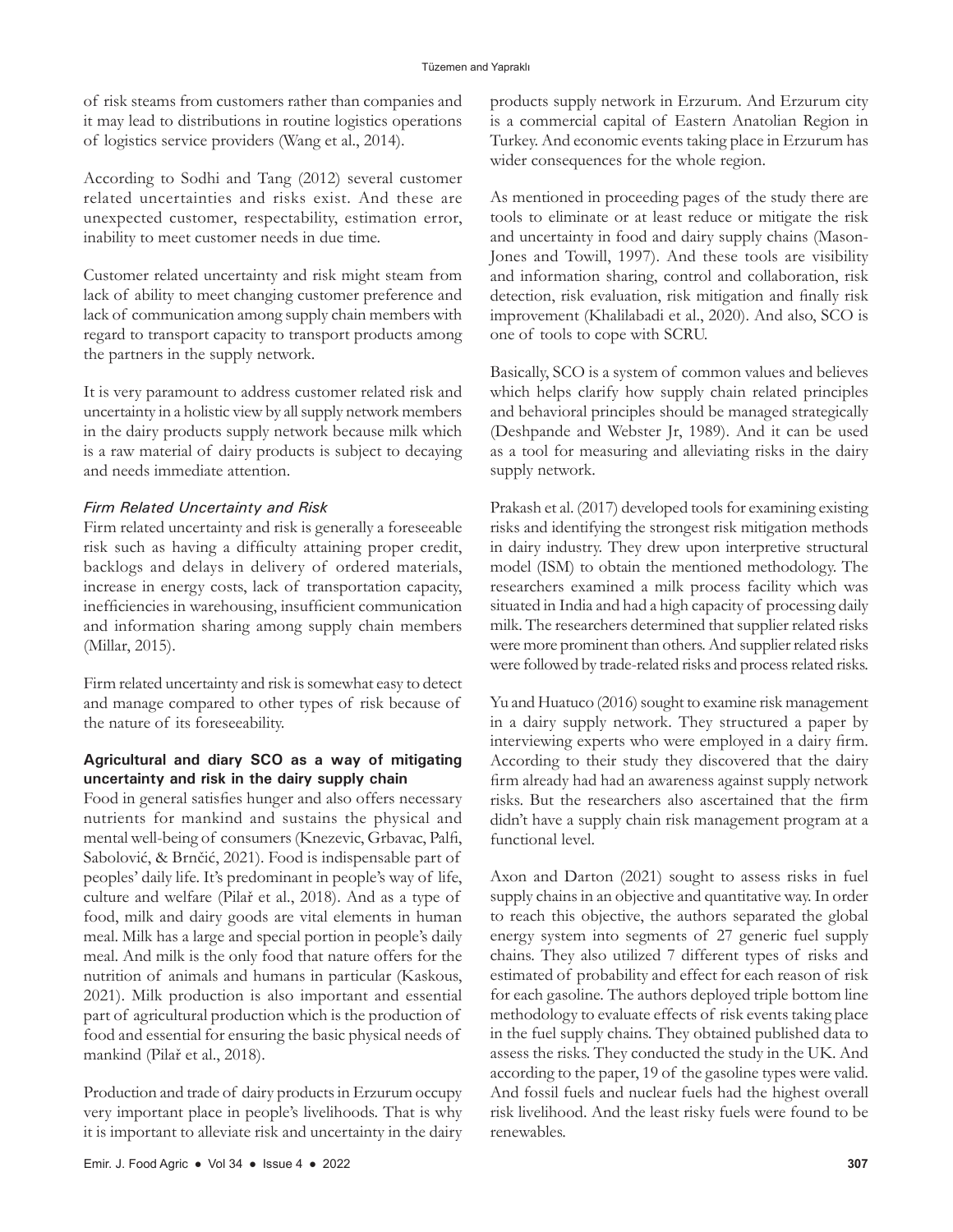Daud et. al. (2015) reported the results of their study which was an explorative study on risks encountered in dairy products supply network in Indonesia. The researchers sought to explore possible risks in dairy products supply network and determine effects of the risks on production behavior of the supply network. In their study, the researchers conducted a focus group discussion with dairy producers, farmer unions and farmers in West Java. The study revealed some findings about sources of supply chain risks and some other results for actors who were situated in downstream and upstream of the dairy supply network. The researchers also highlighted the significance of risk management practices for the whole dairy supply network.

Septiani, Herdiyeni, and Haditjaroko (2014) sought to construct a sustainable supply network design for a diary product supply chain based upon data base in their study. Structural supply chain risk approach was divided into stages such as risk determination, measurement, evaluation and reduction of risk. Interdependency between possibility of danger occurrence and risk severity was measured via linguistic variables and fuzzy logic in their study. The proposed system in the study was created by intelligent decision support system (IDSS). Design of the model enhanced effectiveness in organizing, sharing and storing information in dairy supply chain risk management.

Li, Zhang, and Jiang (2008) offered a decision support system to meet dairy demand, reduce the disparity between dairy supply and demand and reduce incurred costs by programing charts for milk collection vehicles.

Xu et al. (2019) developed a structure to assess supply network sustainability risk by evaluating operational risk occurring in the whole supply network, society-related risk and environment-related risk to construct a holistic measurement. The authors took two different types of supply chains (i.e. the textile industry and the automotive industry) into consideration. According to the results of the study, the textile industry has distinctive characteristics compared to the automotive industry. The textile industry comprises of generic products while the car industry has characteristics of incorporating much more complicated and sophisticated goods.

Behzadi et al. (2018) determined that robustness and resilience were two prominent and efficient risk management models for managing risks in agricultural supply chains.

Gokarn and Kuthambalayan (2019) suggested that fresh goods supply chains performance was positively correlated with the performance of a firm and fresh produce supply chains uncertainty negatively moderated

positive relationships between fresh produce supply chains performance and capabilities of the firms.

Qingbin et al. (2020) assessed the effects of the recent COVID-19 outbreak on the dairy products sectors both in China and U.S. and they offered policy advice for strengthening resilience of the dairy products sectors against the outbreak. In their study, findings showed that the outbreak had a dramatic impact on the dairy sectors both in U.S. and China through similar circumstances such as disruption of distributing milk in the supply chains, scarcity of workforce, higher operating costs. And the study also suggested that pandemic also affected both countries in a different way including transportation distributions because of prevalent road shootdowns and a substantial decrease in holiday sales of dairy products in China and closures of dairy factories in the U.S. due to closed schools, hotels etc.

Fearne, Hornibrook, and Dedman (2001) studied quality assurance schemes initiated by retailers for meat. They focused on reducing risks for quality assurance schemes led by retailers with regard to beef picked up by consumers. And according to the survey, quality assurance schemes initiated by retailers had a likelihood to reduce sensed risk and boost consumer trust in several meat products.

Kumar et al. (2021) sought to determine risk alleviation strategies in food supply network during the pandemic era. First of all, they explained the uncertainties and risks with regard to outbreak issues and then determined risk aliivaiton methods to handle perishable food supply chains in distributions like pandemics and outbreaks. In their study, they suggested that stewardship based on collaboration, business perpetuality and economic stability were the most potent risk mitigation methods.

In their study, Susanty et al. (2017) aimed to assess the interaction between communication driven by collaboration, dependency on power, dependability, supplier adherence and economic performance. According to findings of the study communication driven by collaboration had a positive effect on dependability. And also, Supplier adherence had a significant positive impact on economic performance.

Kach (2012) conducted his study on 110 manufacturing companies that were located south western part of U.S. and reached the conclusion that strategic SCO persuaded by manufacturing companies had a positive effect on new product development and financial performance.

Scott (2012) applied his study on 587 buying agent employees and found that influence of perceived relational capital on risk reducing implementations decreased if the supplier wasn't the preferred supplier.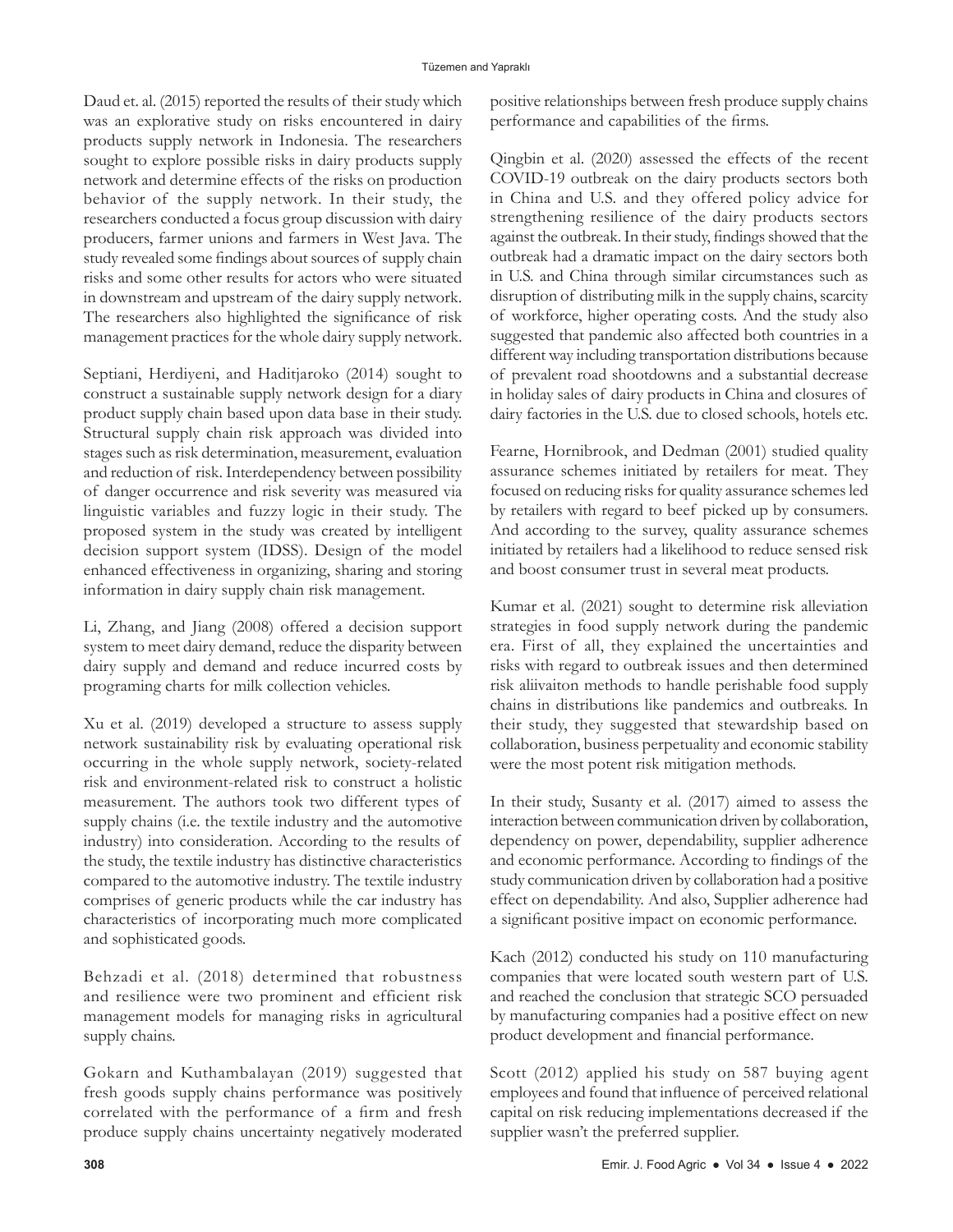Mu, van Asselt, and Van der Fels-Klerx (2021) suggested; time, level of effects driven by the safety stocks and level of improvement as the dimensions of stamina in food supply chains. the study was conducted on the pork supply chain. And according to the study proposed framework in the study was suitable to select the most potent tools (i.e. owning substitute suppliers, boosting animal endurance) for enhancing the strength in the supply chain for food security.

And Bowman Jr (2015) interviewed with 6 supply chain mangers that worked in Florida and succeeded in preventing supply chain interruption. And in the scope of his study, the researcher concluded that reliable suppliers had vital roles to reduce interruptions in supply networks.

## **SCO and agricultural SCO**

SCO is a situation where two or more members work to gather through information sharing, joint decision to gain competitive advantage (Blessley et al., 2014). A supply chain member can accomplish an undertaking which it normally wouldn't be able to succeed by itself without a partner (Zuba-Ciszewska et al., 2019). Thanks to this, the supply chain member won't have to incur fixed costs which are necessary to accomplish an activity (Spekman, 1988).

There have been some changes experienced in agricultural supply chain. Especially entrance of global retailers to new markets, integration of sub-sectors to form a new sector, changing consumer needs, rigid and tight regulations for food sector have changed food sector and caused firms in agricultural supply chain to pay more attention to cooperation (Zuba-Ciszewska et al., 2019). Especially most of retailers in food business cooperate with their suppliers and support partnership to improve their performance in most business areas (Kaufman, 1999).

Information sharing comes into play when close cooperation is the case. Information sharing is a dimension of accurate, well timing, relevant, significant and functional information which is conveyed by a firm to its partners in a supply chain (Hong and Kim, 2012). Typical information sharing in a supply chain contains inventory levels, production changes, activity instructions, transportation frequency, modes of transportation and information related to quality (Mehrjerdi and Shafiee, 2021).

Consumers' concern about food security is increasing on a daily basis. And this encourages consumers to be more aware of agricultural food (Hughes, 1994). This reality puts pressure on firms in agricultural supply chain to be more transparent and to have more traceable goods (Kataike et al., 2019). Hence, firms increasingly need more cooperation in food and agricultural supply chain (Simatupang and Sridharan, 2002).

And the SCO can be perceived differently with regard to its strength among the members in a supply chain.

From this point of view, second group of hypotheses can be drawn:

- H2 : Supply chain members' perceptions of SCO differ significantly.
- $H<sub>2</sub>$ : Perceptions of dairy retailers and dairy farmers of SCO differ significantly.
- $H<sub>2</sub>$ : Perceptions of dairy retailers and dairy plants of SCO differ significantly.
- $H_2$ : Perceptions of dairy farmers and dairy plants of SCO differ significantly.

SCO has two main components. And those components are vertical cooperation orientation and common goal orientation. And these components can be deployed to alleviate SCRU.

From this point of view, third group of hypotheses can be drawn:

- H<sub>3</sub>: SCO has a negative effect on SCRU.
- $H<sub>3</sub>$ : SCO has a negative impact on SCRU from the view point of dairy retailers.
- $H<sub>2</sub>$ : SCO has a negative effect on SCRU from the view point of dairy farmers.
- $H<sub>3c</sub>$ : SCO has a negative impact on SCRU from the view point of dairy plants.

### *Vertical cooperation orientation*

Vertical cooperation orientation is one of the elements of SCO and can be defined as a holistic and common positive demeanor towards cooperation with a downstream or upstream member (Schulze-Ehlers et al., 2014).

Trust is very vital for vertical cooperation orientation to work. And it is one of preconditions in establishing good cooperation practices among members of a supply network (Baah et al., 2021).

Trust can be defined as complying with delivery due dates, respect for each other, taking into consideration common interests of all partner firms, maintaining quality and decency (Boyce, 2014).

From this point of view, fourth hypothesis can be drawn: H4 : Vertical cooperation orientation has a negative impact on SCRU.

### *Common goal orientation*

Common goal orientation signifies the situation that partners should have goals complying with the whole supply chain goals or knowing that it is necessary to realize the whole supply network goals first to be successful at realizing goals of the individual firm (Lejeune and Yakova, 2005).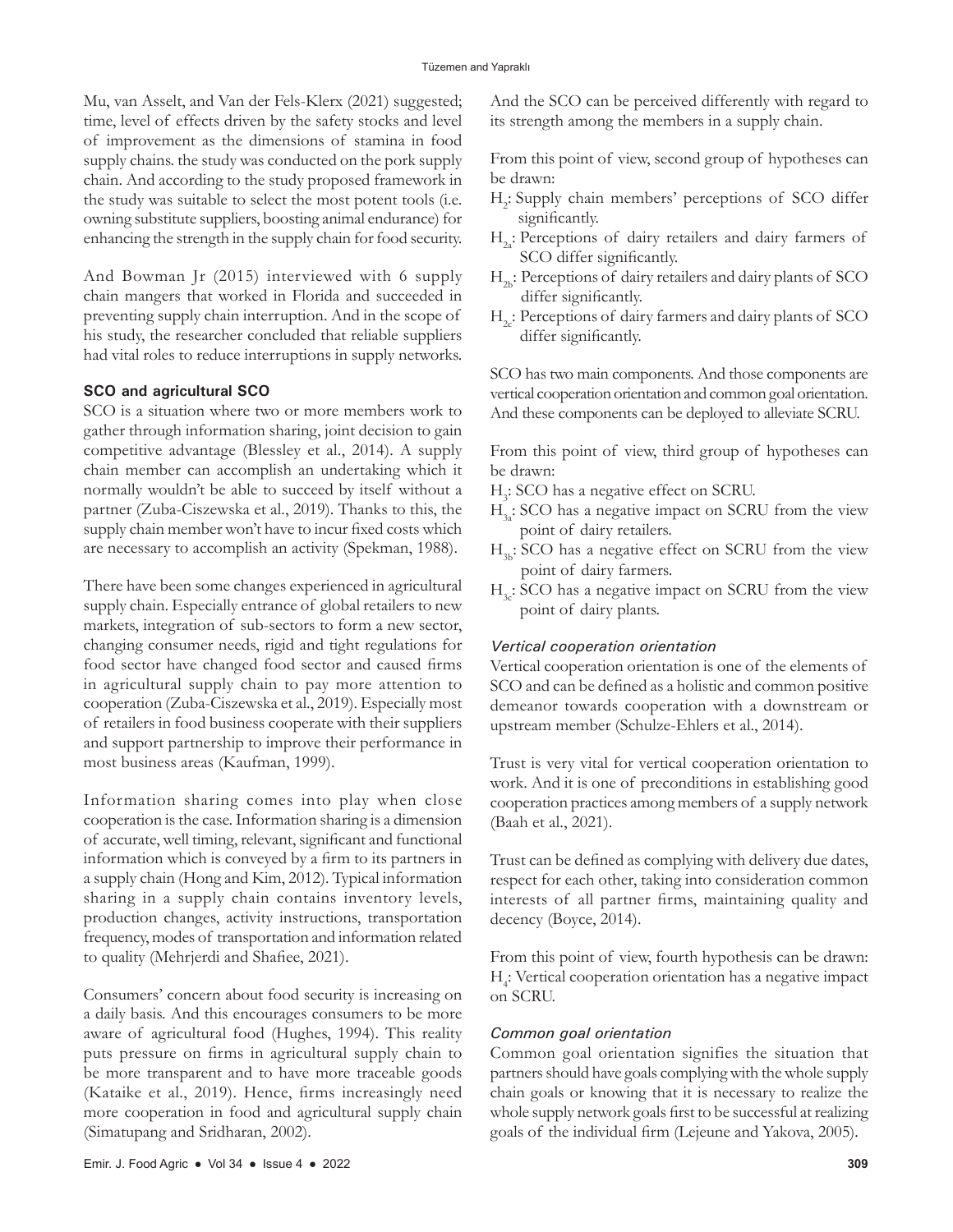Common goal orientation can also be defined as common benign demeanor towards presence of reciprocal goals with downstream supply network members (Schulze-Ehlers et al., 2014).

From this point of view, fifth hypothesis can be drawn: H<sub>5</sub>: Common goal orientation has a negative impact on SCRU.

# **THE STUDY**

# **Importance and goal of the study**

Purpose of the paper is twofold;

First goal of the study is to determine the effect of SCO on dairy SCRU

And second goal of the study is to is to detect perception differences among supply network partners of SCO and dairy products SCRU.

As to importance of the study, the study differentiates itself from other existent studies in the literature associated with supply chain risk and orientation because only one party or member isn't taken into consideration three parties or members are evaluated instead. So, almost all members of the whole upper and lower streams of the supply chain are taken into the consideration (i.e. Dairy farmers, dairy plants and dairy retailers). This approach in the study offers a wholesome insight into the risk and orientation in a supply network. And participants namely members of the dairy supply chain were asked about opinions of other members in the supply chain which could offer a multilateral way of thinking. This kind of mindset is consistent with contemporary supply chain relation among the members. Because in a contemporary supply chain relationship a member should be aware of expectations and opinions of other members in order to do business with them accordingly. And there must be information sharing.

The other distinguished feature of the study is that it investigates risk and orientation in the dairy products supply chain.

# **Scope and limitations of the study**

Orientation among dairy supply chain members (i.e. dairy retailers, dairy farmers and dairy plants) doing dairy business in Erzurum Province and its effect in reducing risk and uncertainty are investigated in scope of the study.

As for constraints of the study, SCRU and SCO among the supply chain members only in Erzurum Province are investigated due to time and monetary constraints. So, the study doesn't cover a regional area but only Erzurum

Province which can be deemed as a commercial capital in Eastern Anatolian Region in Turkey.

# **Sample design**

A face to face questionnaire was applied on milk producers (dairy farmers who have dairy cows), dairy plants and dairy retailers in the scope of the study.

The dairy farmers who obtain milk from their cows and sell milk by themselves therefore don't deliver their milk to dairy plant but directly deliver their milk to final customer aren't included in the study.

The dairy plants that operate and has an approval from authorities to produce dairy in Erzurum are incorporated in the study.

The other members of dairy supply chain are diary retailers who sell only local brands of dairy products or other products along with local brands of dairy products to final consumer are included in the study.

The dairy retailers who don't sell local brands of dairy products to final consumer consequently don't obtain dairy products from dairy plants or sell only national brands of dairy products to final consumers aren't included in the study. But the dairy retailers who sell only local brands of dairy products or local brands of dairy products and as well as national brands of dairy products are incorporated in the study. Consequently, according to Table 1, the number of dairy products supply chain members is presented.

# **Methods of data collection**

Three different types of questionnaires were applied on dairy farmers, dairy plants and dairy retailers in order to obtain necessary information for the study. The First type of questionnaire was conducted on dairy farmers. And the second type of questionnaire was conducted on dairy plants. Finally, the third type of questionnaire was conducted on dairy retailers.

# **RESULTS**

Collected data were analyzed by SPSS 22.0 and results are summarized below.

| Table 1: Summarized demographic characteristics of the |
|--------------------------------------------------------|
| respondents                                            |

| <b>Member of Dairy Supply Chain</b> | <b>Frequency</b> | Percentage |
|-------------------------------------|------------------|------------|
| <b>Diary Retailers</b>              | 168              | 51,1       |
| Diary Framers                       | 140              | 42.6       |
| Diary Plants                        | 21               | 6.4        |
| Total                               | 329              | 100        |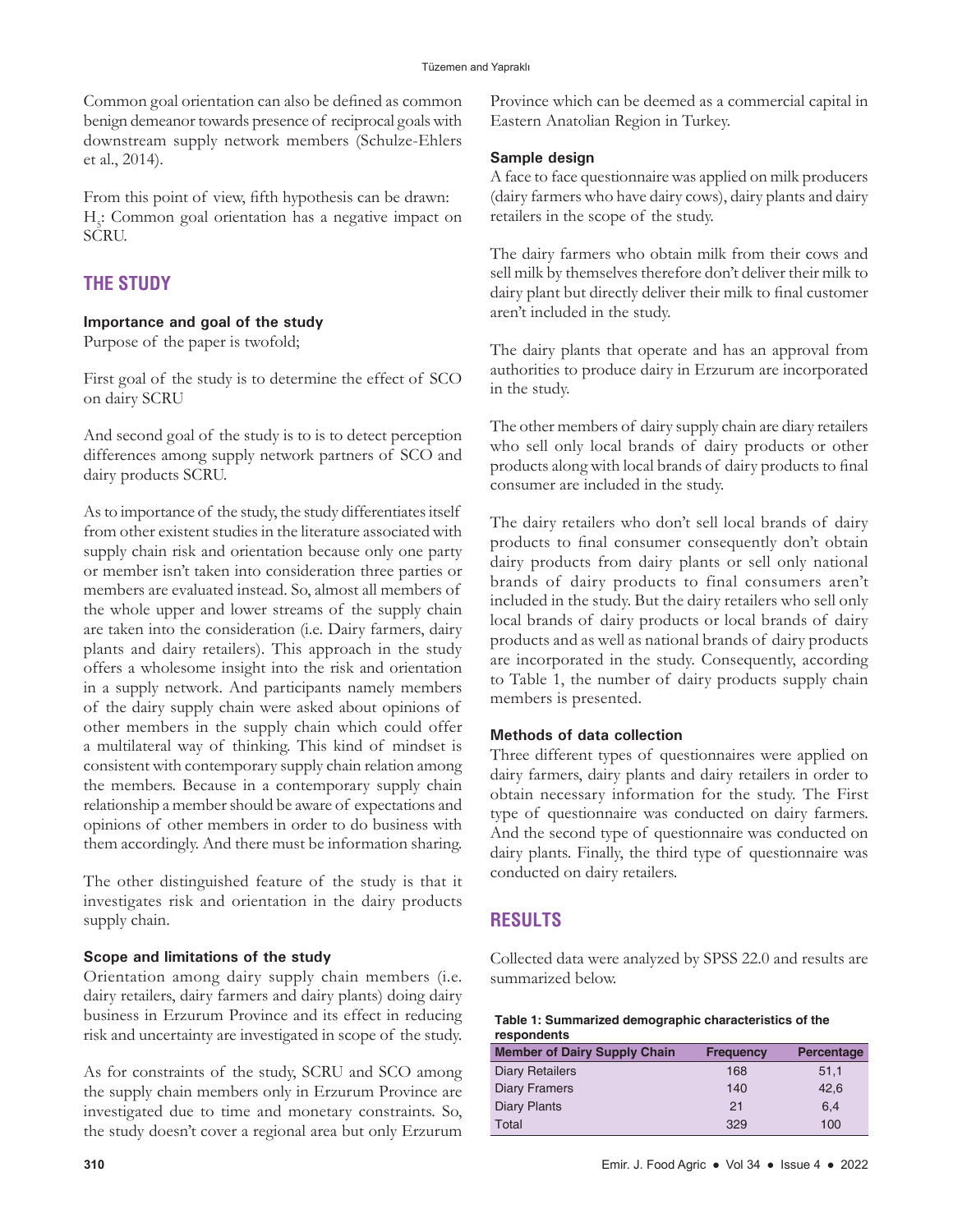# **Identifying the levels of uncertainty, risk and orientation in the dairy supply chain**

The answers obtained from the dairy supply network members in the questionnaires are presented in two different titles below.

# **Identifying uncertainty and risk in the dairy supply network**

There was a need for reliability analysis to determine whether or not the questionnaire was reliable enough to obtain significant results. To this end, Cronbach's alpha coefficient was deployed. The analysis showed that figure of Cronbach's alpha of dairy supply chain uncertainty and risk dimension was found 0.719 surpassing 0.6, which shows substantial reliability figure (Hair Jr et al., 2016). The facts of SCRU acquired from members of dairy supply network are presented in Table 2.

As seen in Table 2, the lowest mean of dairy SCRU (2.32) belongs to the dairy retailers. And the highest mean of dairy SCRU (2.86) belongs to dairy farmers. Total mean of dairy SCRU which belongs to all three members is 2.55.

# **Identifying SCO in the dairy supply chain**

Figure of Cronbach's alpha of dairy supply chain orientation dimension was found 0.745 exceeding 0.6 which shows substantial reliability level (Hair Jr et al., 2016). The facts of SCO acquired from members of dairy supply network are shown in Table 3.

As seen in Table 3, the lowest mean of dairy SCO (3.55) belongs to the dairy farmers. And the highest mean of the dairy SCO (4.85) belongs to the dairy retailers in dairy supply network. And finally, total mean of dairy SCO is 3.73.

# **Differences in dairy supply chain members' perceptions of SCRU**

ANOVA analysis was applied to determine whether or not there was a difference in dairy supply chain partners 'perceptions of SCRU. And the outcomes are shown in Table 4.

#### **Table 2: Views of dairy supply chain partners about dairy SCRU**

| <b>Items</b>                                                                                                                           | <b>Dairy Retailers</b> |                                     | <b>Dairy Framers</b> |                                          | <b>Dairy Plants</b> |                                          | <b>All dairy</b><br><b>Supply Chain</b><br>Members <sup>(b)</sup> |                                          |
|----------------------------------------------------------------------------------------------------------------------------------------|------------------------|-------------------------------------|----------------------|------------------------------------------|---------------------|------------------------------------------|-------------------------------------------------------------------|------------------------------------------|
|                                                                                                                                        | Mean <sup>(a)</sup>    | <b>Standard</b><br><b>Deviation</b> |                      | <b>Mean Standard</b><br><b>Deviation</b> |                     | <b>Mean Standard</b><br><b>Deviation</b> |                                                                   | <b>Mean Standard</b><br><b>Deviation</b> |
| Capacity of transportation and delivery of goods is insufficient<br>in dairy supply chain                                              | 2,23                   | 0,68                                | 2,57                 | 0,95                                     | 2,50                | 1,04                                     | 2,40                                                              | 0,86                                     |
| There are problems with warehousing/storing in the dairy<br>supply chain.                                                              | 2,05                   | 0,46                                | 2,26                 | 0,74                                     | 2,43                | 1,01                                     | 2,16                                                              | 0,68                                     |
| Delays of acceptance and deliveries of goods are experienced<br>in the dairy supply chain.                                             | 2,11                   | 0,74                                | 2,16                 | 0,65                                     | 2,02                | 0,68                                     | 2,12                                                              | 0,70                                     |
| There is insufficient communication among drivers, their firms and<br>supply network partners in the dairy products supply network.    | 2,10                   | 0,70                                | 2,24                 | 0,86                                     | 1,90                | 0,48                                     | 2,13                                                              | 0,76                                     |
| Information sharing among dairy firms and supply chain<br>members is insufficient.                                                     | 2,21                   | 0,71                                | 3,76                 | 0,78                                     | 2,07                | 0,64                                     | 2,81                                                              | 1,07                                     |
| FIRM-RELATED UNCERTAINTY and RISK                                                                                                      | 2,13                   | 0,47                                | 2,60                 | 0,45                                     | 2,19                | 0,51                                     | 2,32                                                              | 0,52                                     |
| Changing customer preferences are not met enough in the<br>dairy supply chain.                                                         | 2,07                   | 0,88                                | 3,00                 | 1,13                                     | 1,95                | 0,62                                     | 2,43                                                              | 1,07                                     |
| There is a lack of communication among dairy firms related to<br>transportation capacity of dairy products. In the dairy supply chain. | 2,83                   | 1,08                                | 3,91                 | 0,63                                     | 2,36                | 1,08                                     | 3,21                                                              | 1,10                                     |
| <b>CUSTOMER-RELATED UNCERTAINTY and RISK</b>                                                                                           | 2,45                   | 0,71                                | 3,46                 | 0,66                                     | 2,15                | 0,69                                     | 2,82                                                              | 0,87                                     |
| There is a lack of drivers to collect and deliver dairy products<br>in the dairy supply chain.                                         | 2,44                   | 0,73                                | 2,52                 | 0,85                                     | 2,02                | 1,41                                     | 2,33                                                              | 0,77                                     |
| Dairy products delivery and collection are affected by closed<br>roads due to bad weather in the dairy supply chain.                   | 2,23                   | 0,85                                | 2,59                 | 0,99                                     | 3,17                | 1,19                                     | 2,49                                                              | 1,00                                     |
| Production, procurement, delivery and acceptance of dairy<br>products are affected by seasonal changes in the dairy supply<br>chain.   | 2,69                   | 1,03                                | 3,84                 | 0,66                                     | 3,48                | 1,11                                     | 3,24                                                              | 1,06                                     |
| Buying and selling prices of dairy products are affected by<br>uncertain fuel prices.                                                  | 2,98                   | 1,06                                | 2,74                 | 1,03                                     | 2,50                | 0,99                                     | 2,83                                                              | 1,05                                     |
| Some problems occur in buying and selling of dairy products<br>because of regulations in the dairy supply chain                        | 2,13                   | 0,66                                | 2,78                 | 1,01                                     | 2,43                | 1,13                                     | 2,43                                                              | 0,93                                     |
| <b>ENVIRONMENT UNCERTAINTY and RISK</b>                                                                                                | 2,46                   | 0,52                                | 2,89                 | 0,48                                     | 2,72                | 0,65                                     | 2,67                                                              | 0,56                                     |
| <b>GENERAL AVALUATION OF SUPPLY CHAIN</b><br>UNCERTAINITY AND RISK                                                                     | 2,32                   | 0,38                                | 2,86                 | 0,36                                     | 2,40                | 0,46                                     | 2,55                                                              | 0,46                                     |

(a)1: Strongly disagree, 5: Strongly agree, All Supply Chain Members (b): Total mean of dairy supply chain uncertainty and risk which belongs to all three members (dairy retailers, dairy farmers and dairy plants).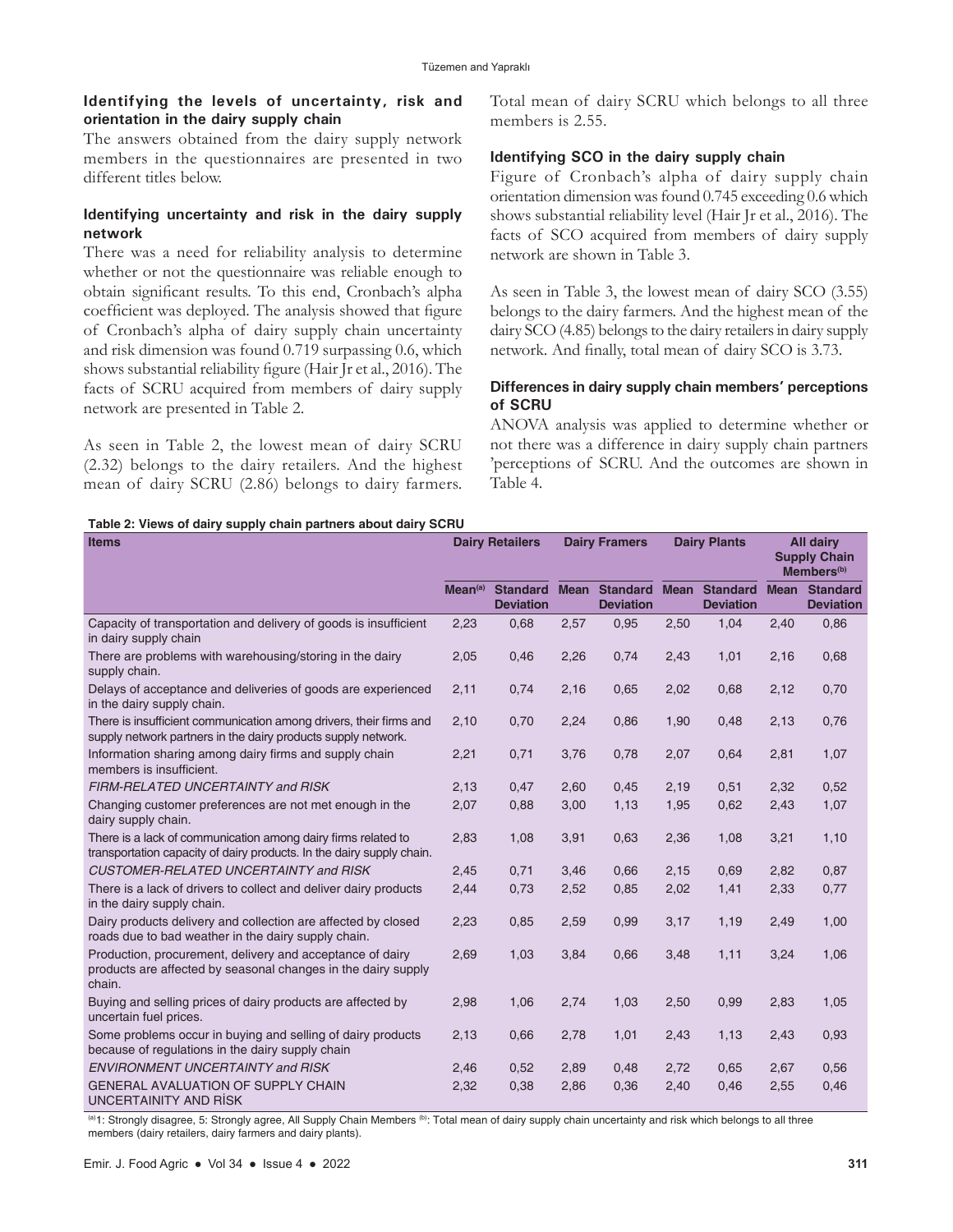| Table 3: Views of dairy supply chain partners about dairy SCO |  |  |  |  |  |  |
|---------------------------------------------------------------|--|--|--|--|--|--|
|---------------------------------------------------------------|--|--|--|--|--|--|

| <b>Items</b>                                                                                                             |             | <b>Dairy Retailers</b><br><b>Dairy Framers</b> |             |                                     | <b>Dairy Plants</b> | <b>All dairy Supply</b><br><b>Chain Members</b> |             |                                     |
|--------------------------------------------------------------------------------------------------------------------------|-------------|------------------------------------------------|-------------|-------------------------------------|---------------------|-------------------------------------------------|-------------|-------------------------------------|
|                                                                                                                          | <b>Mean</b> | <b>Standard</b><br><b>Deviation</b>            | <b>Mean</b> | <b>Standard</b><br><b>Deviation</b> | <b>Mean</b>         | <b>Standard</b><br><b>Deviation</b>             | <b>Mean</b> | <b>Standard</b><br><b>Deviation</b> |
| There must be close cooperation among dairy supply<br>chain members.                                                     | 3,95        | 0,85                                           | 4,56        | 0,85                                | 4,02                | 0,87                                            | 4,20        | 0,90                                |
| There is strong cooperation among dairy supply network<br>partners.                                                      | 3,71        | 0,88                                           | 2,59        | 0,95                                | 3,88                | 0,77                                            | 3,28        | 1,06                                |
| Having close cooperation with the other partners of dairy<br>supply network is important for delivery of dairy products. | 4,02        | 0,89                                           | 4,44        | 0,78                                | 3,93                | 0,89                                            | 4,18        | 0,87                                |
| I trust in the other members of dairy supply chain                                                                       | 3,80        | 0,81                                           | 3,23        | 1,01                                | 3,83                | 0,88                                            | 3,58        | 0,94                                |
| I am loyal to the other members of dairy supply chain.                                                                   | 3,68        | 0,93                                           | 3,15        | 1,07                                | 4,07                | 0,71                                            | 3,51        | 1,02                                |
| <b>VERTICAL COOPERATION ORIENTATION</b>                                                                                  | 3,83        | 0,60                                           | 3,60        | 0,46                                | 3,95                | 0,60                                            | 3,75        | 0,56                                |
| I am concerned with the other members of dairy supply<br>chain.                                                          | 3,65        | 0,96                                           | 4,00        | 1,13                                | 4,10                | 0,73                                            | 3,84        | 1,02                                |
| If I want to stay competitive, I have to consider other<br>members of dairy supply chain.                                | 3,73        | 1,04                                           | 4,12        | 1,06                                | 4,26                | 0,59                                            | 3,95        | 1,03                                |
| When firms deal with their own businesses they should<br>also care about the other members of dairy supply chain.        | 3,90        | 0,92                                           | 4,07        | 1,08                                | 4,17                | 0,66                                            | 4,00        | 0,97                                |
| I have same goals with the other members of dairy<br>supply chain.                                                       | 3,33        | 1,08                                           | 2,47        | 0,89                                | 3,24                | 1,14                                            | 2,97        | 1,09                                |
| My firm is more powerful than the other members of dairy<br>supply chain, but my firm doesn't misuse this against them.  | 3,91        | 0,72                                           | 2,37        | 0,81                                | 4,33                | 0,48                                            | 3,35        | 1,09                                |
| I avoid behaving the other members of dairy supply chain<br>arbitrarily.                                                 | 4,01        | 0,70                                           | 3,81        | 0,74                                | 4,12                | 0,67                                            | 3,94        | 0,72                                |
| I and the other members of dairy supply chain complete<br>each other.                                                    | 3,78        | 0,76                                           | 2,85        | 1,05                                | 3,88                | 0,74                                            | 3,42        | 1,00                                |
| Business relationship with the other members of dairy<br>supply chain is important for me.                               | 4,12        | 0,70                                           | 4,54        | 0,83                                | 4,29                | 0,46                                            | 4,32        | 0,76                                |
| <b>COMMON GOAL ORIENTATION</b>                                                                                           | 3,81        | 0,54                                           | 3,53        | 0,53                                | 4,05                | 0,36                                            | 3,72        | 0,54                                |
| <b>GENERAL AVALUATION OF SUPPLY CHAIN</b><br><b>ORIENTATION</b>                                                          | 4,85        | 0,82                                           | 3,55        | 0,42                                | 4,01                | 0,40                                            | 3,73        | 0,48                                |

#### **Table 4: Perception differences of dairy supply chain members of SCRU**

|                       | Sum of         | df  | <b>Mean</b>   |        | sig. |
|-----------------------|----------------|-----|---------------|--------|------|
|                       | <b>Squares</b> |     | <b>Square</b> |        |      |
| <b>Between Groups</b> | 23.743         | 2   | 11.871        | 55.851 | .000 |
| <b>Within Groups</b>  | 50.453         | 326 | 0.145         |        |      |
| Total                 | 74.195         | 328 |               |        |      |

According to Table 4 perceptions of supply chain members of SCRU differ significantly. Hence,  $H<sub>1</sub>$  is supported at the 0.01 significance level.

Because the number of dairy supply chain members differs (168 dairy retailers, 140 dairy farmers and 21 dairy plants) Scheffe which is one of Post Hoc tests was applied to determine where the difference stemmed from. And findings are presented in Table 5.

Table 5 shows that perceptions of dairy retailers and dairy farmers of SCRU differ significantly. Therefore,  $H<sub>1a</sub>$  is supported at the 0.05 significance level. But according to the Table 5, there isn't a significant difference between dairy retailers and dairy plants with regard to their perceptions of SCRU. Consequently,  $H<sub>th</sub>$  is not supported at the 0.05 significance level. And

finally, perceptions of dairy farmers and dairy plants of SCRU differ significantly. So,  $H<sub>1c</sub>$  is supported at the 0.05 significance level.

# **Differences in dairy supply network partners 'Perceptions of SCO**

ANOVA analysis was applied to determine whether or not there was a difference in dairy supply chain partners 'perceptions of SCO. And the outcomes are shown in Table 6.

Table 6 indicates that supply chain members' perceptions of SCO differ significantly.

Therefore,  $H<sub>2</sub>$  is supported at the 0.01 significance level.

Again, Scheffe was applied to determine where the difference stemmed from. And findings are presented in Table 7.

Table 7 suggests that perceptions of dairy retailers and dairy farmers of SCO differ significantly. Therefore,  $H<sub>2a</sub>$  is supported at the 0.05 significance level. And also, Perceptions of dairy retailers and dairy plants of SCO differ significantly.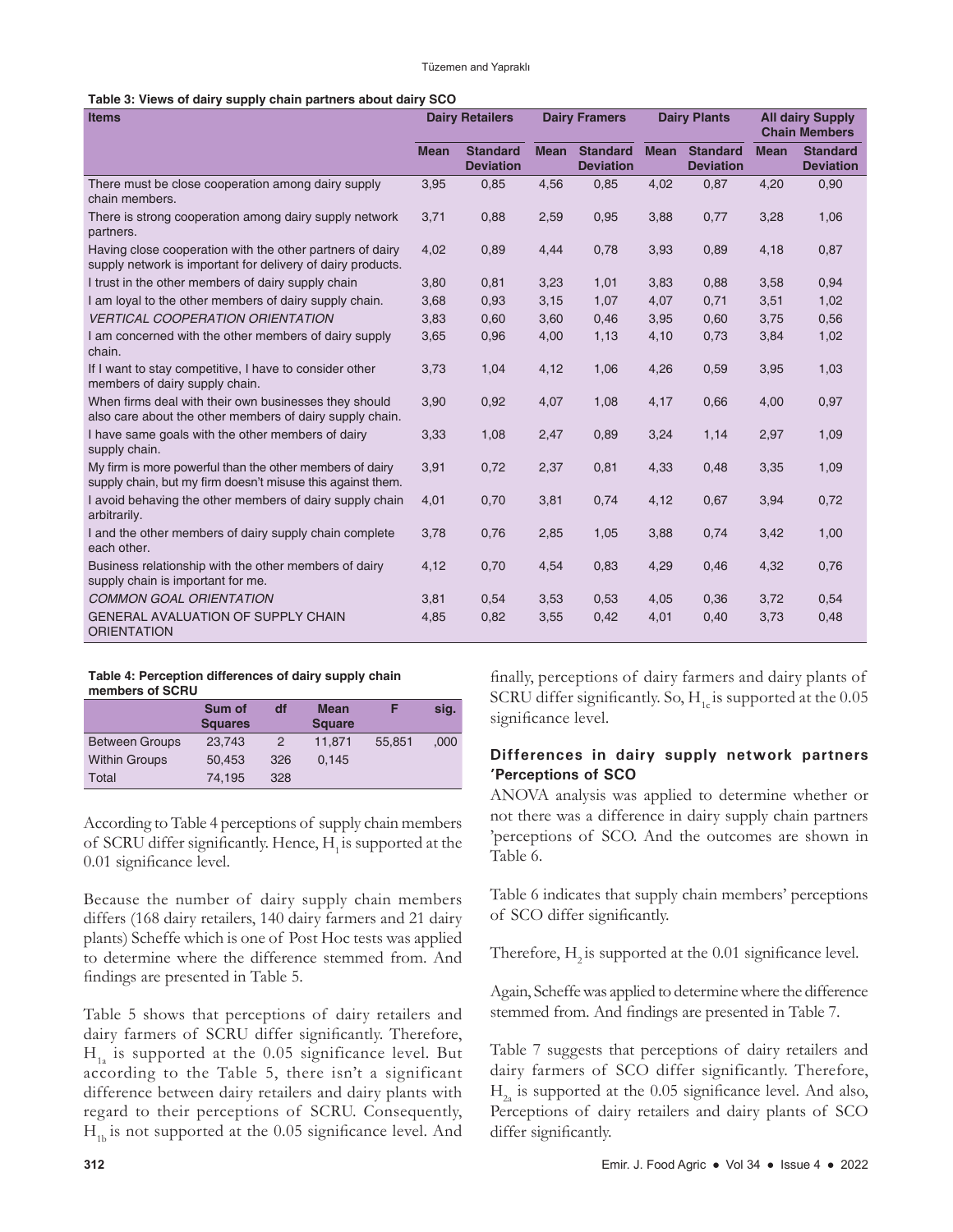Consequently,  $H_{2b}$  is supported at the 0.05 significance level. And finally, perceptions of dairy farmers and dairy plants of SCO differ significantly. So,  $H<sub>2</sub>$  is supported at the 0.05 significance level.

#### **Investigation on the effect of SCO on SCRU**

Simple linear regression was deployed to assess whether SCO has an impact on SCRU or not. For this aim SCO was treated as the independent variable while SCRU was treated as the dependent variable. The results presented in Table 8.

According to Table 8, SCO has a significant and negative effect on SCRU. This means that, as SCO increases, SCRU decrease and in the table coefficient B is -0.426 meaning that 1 unit increase in SCO causes 0,426-unit decrease in SCRU. Moreover, the model is significant in general explaining 19.6% of the variance in SCRU. Therefore,  $H<sub>3</sub>$ is supported at the 0.01 significance level.

If dairy retailers in the dairy supply chain are considered, SCO has a significant and negative effect on SCRU. This means that, as dairy retailers' perceptions of SCO increase, their perceptions of SCRU decrease. And, B is -0.322.

**Table 5: Determining the source of perception difference of SCRU among dairy supply network members**

| The types of supply chain<br>members | <b>Mean</b><br>Difference <sup>(c)</sup> | <b>Standard</b><br><b>Error</b> | Sig. |
|--------------------------------------|------------------------------------------|---------------------------------|------|
| Dairy retailers Dairy farmers        | $-0.54583$                               | .0436                           | .000 |
| Dairy retailers Dairy plants         | $-08433$                                 | .0658                           | .441 |
| Dairy farmers Dairy plants           | .46151                                   | .0671                           | .000 |

(c)Mean difference is significant at 0.05.

#### **Table 6: Perception differences of dairy supply chain partners of SCO**

|                       | Sum of         | df            | Mean          |        | Sig. |
|-----------------------|----------------|---------------|---------------|--------|------|
|                       | <b>Squares</b> |               | <b>Square</b> |        |      |
| <b>Between Groups</b> | 8.839          | $\mathcal{P}$ | 4.419         | 15.065 | .000 |
| <b>Within Groups</b>  | 71.356         | 326           | 0.206         |        |      |
| Total                 | 80.194         | 328           |               |        |      |

#### **Table 7: Determining the source of perception difference of SCO among dairy supply network partners**

| The types of supply chain<br>members | <b>Mean</b><br><b>Difference</b> | <b>Standard</b><br><b>Error</b> | Sig. |
|--------------------------------------|----------------------------------|---------------------------------|------|
| Dairy retailers Dairy farmers        | .26163                           | .0519                           | .000 |
| Dairy retailers Dairy plants         | $-19368$                         | .0782                           | .048 |
| Dairy farmers Dairy plants           | $-.45531$                        | .0798                           | .000 |

### **Table 8: The effect of SCO on SCRU**

This signifies that 1 unit increase in SCO causes 0,322-unit decrease in SCRU. Furthermore, the model is significant in general explaining 17.5 % of the variance in SCRU. Therefore,  $H<sub>3a</sub>$  is supported at the 0.01 significance level.

If dairy farmers in the dairy supply chain are considered, SCO has a significant and negative effect on SCRU. This means that, as dairy farmers' perception of SCO increase, their perceptions of SCRU decrease. And, B is -0.211 explaining that 1 unit increase in SCO results in 0,211 unit decrease in SCRU. And the model is significant in general explaining  $0.62\%$  of the variance in SCRU. Therefore,  $H_{3b}$ is supported at the 0.01 significance level.

If dairy plants in the dairy supply chain are considered, SCO has a significant and negative effect on SCRU. This means that, as dairy plants' perception of SCO increases, their perceptions of SCRU decreases. And, B is -0.497 meaning that 1 unit increase in SCO results in 0,497 unit decrease in SCRU. Furthermore, the model is significant in general and explaining 18.2 % of the variance in SCRU. Therefore,  $H<sub>2</sub>$  is supported at the 0.01 significance level.

Simple linear regression analysis was deployed to determine if or not two sub-dimensions of SCO which are vertical cooperation orientation and common goal orientation have effects on SCRU. For this aim sub-dimensions of SCO which are vertical cooperation orientation and common goal orientation were treated as the independent variables and SCRU was treated as the dependent variable. The results are presented in Table 9.

Table 9 explains that vertical cooperation orientation has a significant and negative effect on SCRU. This means that, as vertical cooperation orientation increases, SCRU decreases. And B is -0.341. This shows that 1 unit increase in vertical cooperation orientation results in 0,341 unit decrease in SCRU. Moreover, the model is significant in general explaining 17.4% of the variance in SCRU. Therefore,  $H<sub>4</sub>$ is supported at the 0.01 significance level.

Common goal orientation has a significant and negative effect on SCRU. This means, as common goal orientation increases, SCRU decreases. B is -0.309. This explains that 1 unit increase in common goal orientation causes 0,309-

| Table 6. The effect of SCO on SCRO |                             |                           |                                  |          |      |             |       |                |
|------------------------------------|-----------------------------|---------------------------|----------------------------------|----------|------|-------------|-------|----------------|
| Dependent variable: SCRU           | Unstandardized Coefficients |                           | <b>Standardized Coefficients</b> |          |      |             | $R^2$ | Adjusted $R^2$ |
| Independent variable               |                             | Std. Error <sup>(j)</sup> | R(e)                             |          |      |             |       |                |
| SCO <sup>(f)</sup>                 | $-.426$                     | .046                      | $-.443$                          | $-9.220$ |      | ,000 85,017 | .196  | .194           |
| SCO <sup>(g)</sup>                 | $-.322$                     | ,054                      | $-.418$                          | $-5.929$ | .000 | 35.152      | .175  | ,170           |
| SCO <sup>(h)</sup>                 | $-211$                      | .070                      | $-249$                           | $-3.017$ | .003 | 9.100       | .062  | .055           |
| SCO <sup>(i)</sup>                 | $-.497$                     | .166                      | $-.427$                          | $-2.985$ | .005 | 8.913       | .182  | .162           |

(e)P<0.01, SCO<sup>(e)</sup>: SCO according to all dairy supply chain members, SCO<sup>(a)</sup>: SCO according to dairy retailers, SCO<sup>(h)</sup>: SCO according to dairy farmers, SCO<sup>(i)</sup>: SCO according to dairy plants, Std. error: Standard error.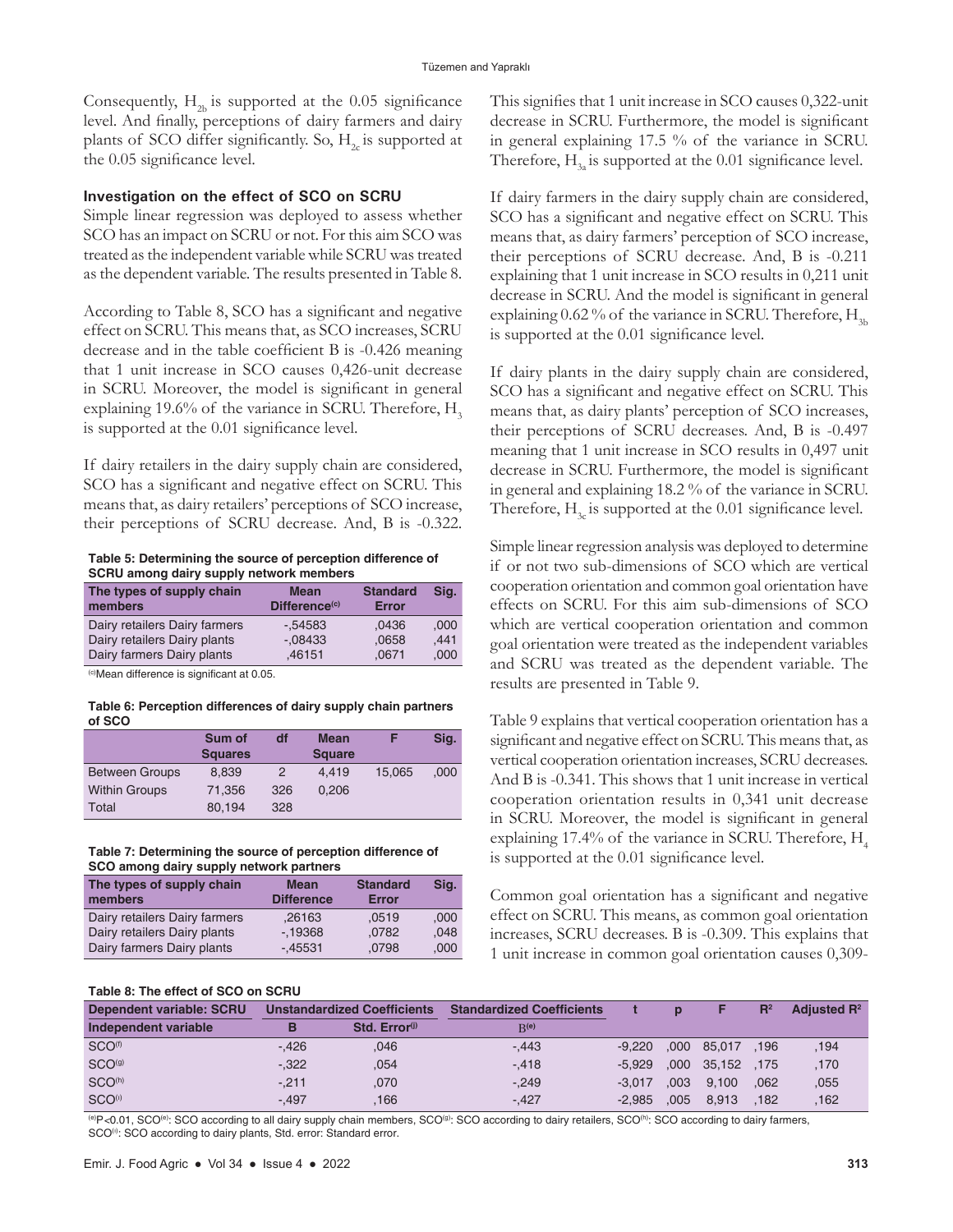| <u> TADIC 9. THE CHECLS SUD-UNITENSIONS OF SUO ON SUITU</u> |         |                                    |                                  |              |                            |       |                |
|-------------------------------------------------------------|---------|------------------------------------|----------------------------------|--------------|----------------------------|-------|----------------|
| Dependent variable: SCRU                                    |         | <b>Unstandardized Coefficients</b> | <b>Standardized Coefficients</b> | $\mathbf{D}$ |                            | $R^2$ | Adiusted $R^2$ |
| Independent variables                                       |         | <b>Std. Error</b>                  |                                  |              |                            |       |                |
| SCO                                                         | $-.426$ | .046                               | $-.443$                          |              | $-9,220$ , 000 85,017, 196 |       | .194           |
| <b>Vertical Cooperation Orientation</b>                     | $-.341$ | .040                               | $-.417$                          |              | -8.569 .000 73.420 .174    |       | .172           |
| <b>Common Goal Orientation</b>                              | $-.309$ | .042                               | $-.364$                          |              | -7,294 ,000 53,201         | .133  | 130            |

**Table 9: The effects sub-dimensions of SCO on SCRU**

unit decrease in SCRU. And finally, the model is significant as in general explaining 13.3% of the variance in SCRU Therefore,  $H<sub>5</sub>$  is supported at the 0.01 significance level.

# **CONCLUSION**

According the study, dairy products supply network members' perceptions of SCO differ significantly. Consequently, there is a significant difference between dairy farmers and daily retailers, dairy retailers and dairy plants, dairy plants and dairy farmers with regard to their perceptions of SCO. Dairy supply chain members' perceptions of SCRU differ significantly. This stems from the perception difference of SCRU between dairy farmers and dairy retailers, dairy farmers and dairy plants. And there is no significant difference between dairy plants and dairy retailers in regard with their perceptions of SCRU. And SCO has a negative effect on SCRU, that is the more SCO among dairy products supply network members exists the less SCRU will exist. This potentially means SCO can be an effective tool for mitigating risk and uncertainty in the dairy products supply chain. This result is valid for all supply chain members participated in the study.

# **ACKNOWLEDGEMENTS**

This study was derived from the master thesis entitled "The effect of supply chain orientation on risk and uncertainty: An exercise on members of dairy products supply chain in Erzurum" and the study was improved and updated. It is not published in any other journal nor is it before another journal for consideration.

## **Authors' Contributions**

Abdullah Tüzemen: Topic selection, literature review, sample design, data collection and analyses, writing, communication with the editor and the reviewers, Tevfik Şükrü Yapraklı: Topic selection, sample design, review and editing.

# **REFERENCES**

Ali, S. M., M. A. Moktadir, G. Kabir, J. Chakma, M. J. U. Rumi and M. T. Islam. 2019. Framework for evaluating risks in food supply chain: Implications in food wastage reduction. J. Cleaner Prod. 228: 786-800.

- Axon, C. and R. Darton. 2021. Measuring risk in fuel supply chains. Sustain. Prod. Consum. 28: 1663-1676.
- Baah, C., I. S. K. Acquah and D. Ofori. 2021. Exploring the influence of supply chain collaboration on supply chain visibility, stakeholder trust, environmental and financial performances: A partial least square approach. Benchmarking. 29: 172-193.
- Behzadi, G., M. J. O'Sullivan, T. L. Olsen and A. Zhang. 2018. Agribusiness supply chain risk management: A review of quantitative decision models. Omega. 79: 21-42.
- Blessley, M. P. 2014. Supply Chain Managemet: Discoveries On How Managers Manage And The Condition To Collaboration. (Doctoral Dissertation), Temple University, Philadelphia, PA.
- Bowman, J Jr. 2015. Strategies for Mitigating Supply Chain Disruptions. (Doctoral dissertation), Walden University, Minneapolis. Available from: https://www.proquest.com/dissertations-theses/strategiesmitigating-supply-chain-disruptions/docview/1752116923/se-2?accountid=8403. [Last accessed on 2021 Feb 10].
- Boyce, W. S. 2014. Supply Chain Relationships in Procurement: Is Collaboration Reality? (Doctoral Dissertation), University of Missouri-Saint Louis. Available from: https://www.proquest.com/ dissertations-theses/supply-chain-relationships-procurement-is/ docview/1611144185/se-2?accountid=8403. [Last accessed on 2021 Apr 22].
- Chopra, S. and M. Sodhi. 2004. Supply-chain breakdown. MIT Sloan Manag Rev. 46: 53-61.
- Chu, C. Y., K. Park and G. E. Kremer. 2020. A global supply chain risk management framework: An application of text-mining to identify region-specific supply chain risks. Adv. Eng. Inf. 45: 1-17.
- Dani, S. 2015. Food supply Chain Management and Logistics: From Farm to Fork. Kogan, Melbourne, Australia.
- Daud, A., U. Putro and M. Basri. 2015. Risks in milk supply chain; a preliminary analysis on smallholder dairy production. Livest Res. Rur. Dev. 27: 1-14.
- Deshpande, R. and F. E. Jr. Webster. 1989. Organizational culture and marketing: Defining the research agenda. J Market. 1: 3-15.
- Fattahi, M. and K. Govindan. 2018. A multi-stage stochastic program for the sustainable design of biofuel supply chain networks under biomass supply uncertainty and disruption risk: A real-life case study. Transp. Res. Part E Logist. Transp. Rev. 118: 534-567.
- Fearne, A., S. Hornibrook and S. Dedman. 2001. The management of perceived risk in the food supply chain: A comparative study of retailer-led beef quality assurance schemes in Germany and Italy. Int. Food Agribus. Manag. Rev. 4: 19-36.
- Gokarn, S. and T. S. Kuthambalayan. 2019. Creating sustainable fresh produce supply chains by managing uncertainties. J. Cleaner Prod. 207: 908-919.
- Gołębiewski, J. 2018. Economic performance of sectors along the food supply chain-comparative study of the European Union countries. Acta Sci Polonorum Oeconomia. 17: 69-78.
- Hair, J. F Jr., G. T. M. Hult, C. Ringle and M. Sarstedt. 2016. A Primer on Partial Least Squares Structural Equation Modeling (PLS-SEM). SAGE, Thousand Oaks, California.
- Hong, P. and S. C. Kim. 2012. Business network excellence for competitive advantage: Case of Korean firms. Int. J. Bus. Excell.